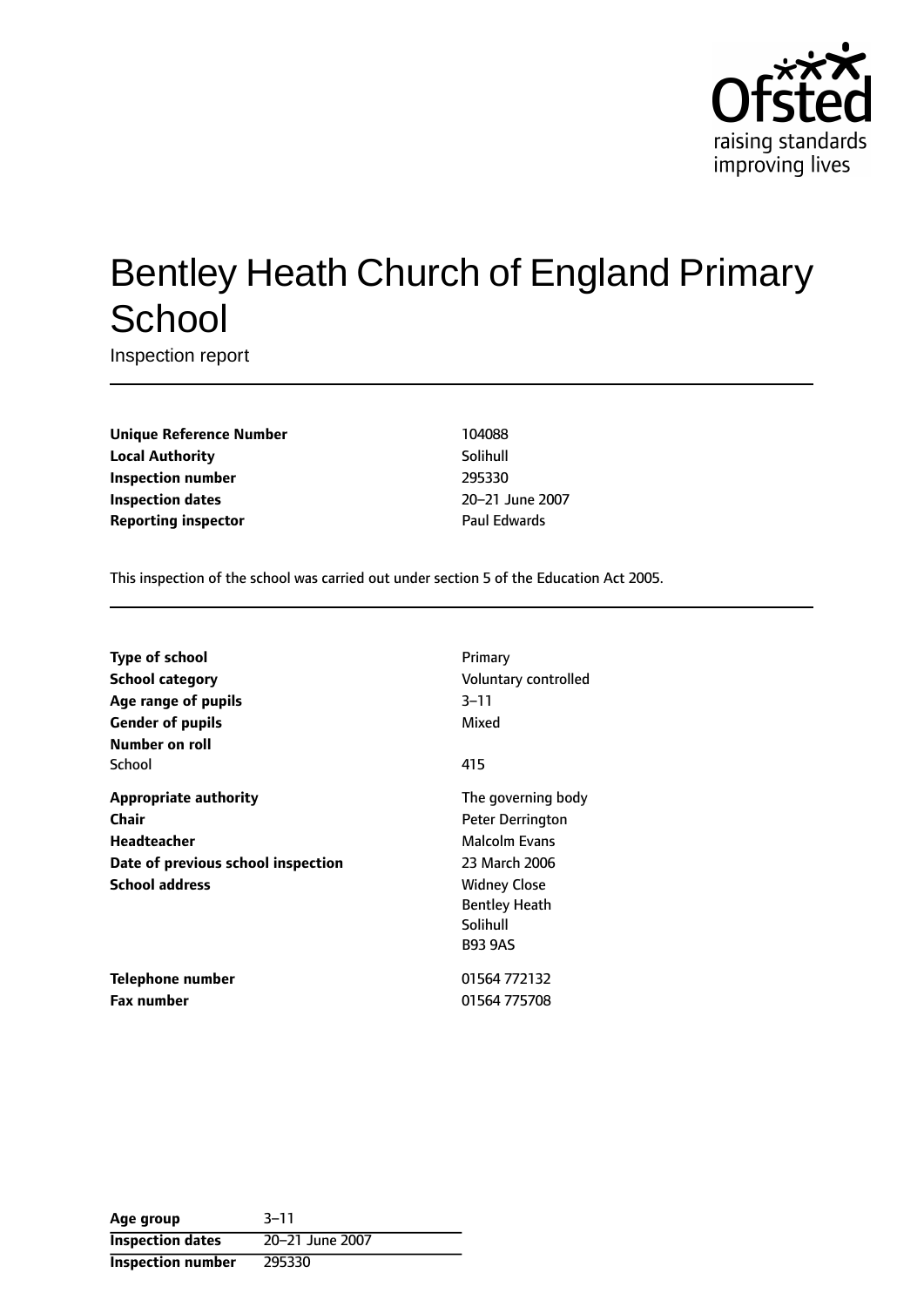© Crown copyright 2007

.

#### Website: www.ofsted.gov.uk

This document may be reproduced in whole or in part for non-commercial educational purposes, provided that the information quoted is reproduced without adaptation and the source and date of publication are stated.

Further copies of this report are obtainable from the school. Under the Education Act 2005, the school must provide a copy of this report free of charge to certain categories of people. A charge not exceeding the full cost of reproduction may be made for any other copies supplied.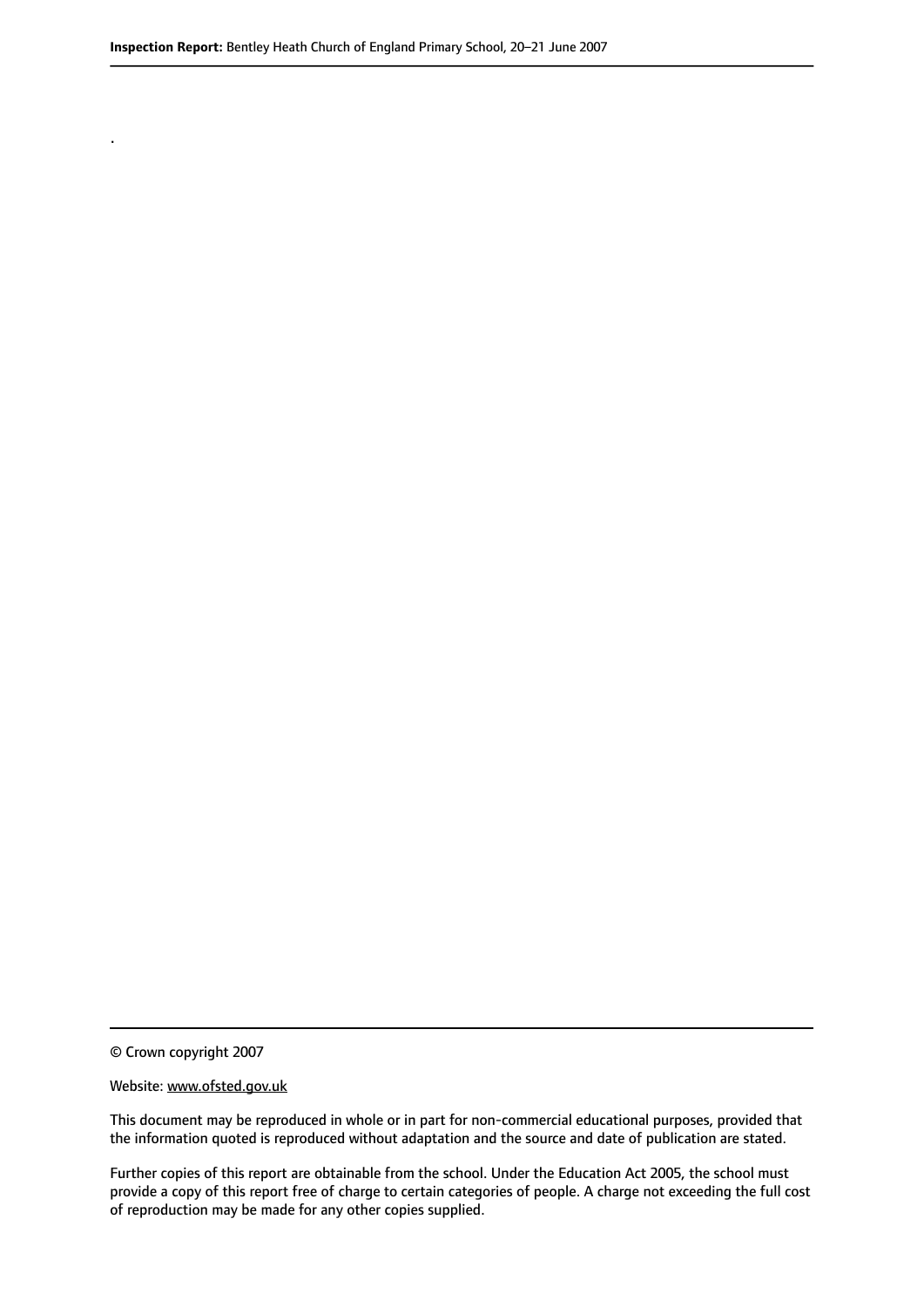# **Introduction**

The inspection was carried out by three Additional Inspectors.

### **Description of the school**

Bentley Heath is much larger than the average primary school, serving a relatively advantaged area of Solihull. Few pupils are identified as being eligible for free school meals. The overwhelming majority of pupils are from White British backgrounds and only one pupil is at an early stage of learning English. The proportion of pupils with learning difficulties and disabilities is below average. Children enter the school with skills that are above those expected for their age.

#### **Key for inspection grades**

| Grade 1 | Outstanding  |
|---------|--------------|
| Grade 2 | Good         |
| Grade 3 | Satisfactory |
| Grade 4 | Inadequate   |
|         |              |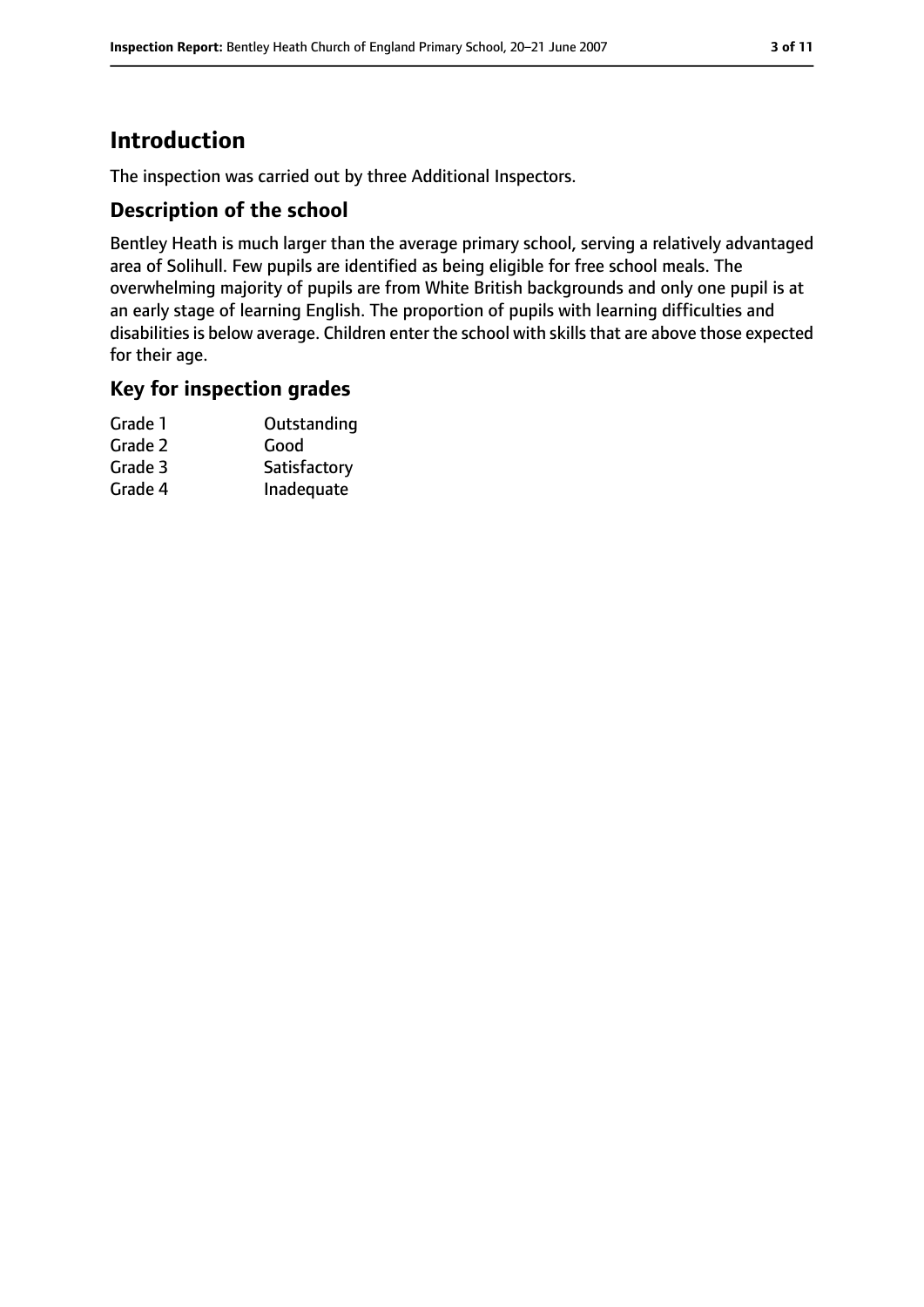# **Overall effectiveness of the school**

#### **Grade: 3**

The school has made good improvement since the last inspection, effectively addressing the decline in standards and inadequate achievement in the Foundation Stage and Key Stage 1. Its overall effectiveness is now satisfactory and there are some considerable strengths. Whilst standards are above average overall and significantly so by the end of Key Stage 2, pupils' achievement is only satisfactory because progress is uneven between classes and between year groups. Children make satisfactory progress throughout the Foundation Stage and the overwhelming majority attain the goals expected for their age, with a significant proportion exceeding them. Pupils with learning difficulties make similar progress to their classmates.

Leadership and management are satisfactory overall. The headteacher, with good support from the governors' scrutiny group and the local authority, has focused effectively on addressing the key issues arising from the last inspection. There has been a good focus on leaders at all levels identifying areas for further development and monitoring pupils' progress throughout the school. However, they have not yet made sufficient impact on ensuring that emerging issues have been addressed and that pupils' progress is consistently good. Teaching has improved and is now satisfactory overall. Teachers have good relationships with the pupils and manage them well. However, in some classes, teachers' marking of pupils' work and the use of pupils' individual targets are not sufficiently effective to ensure pupils make consistently good progress.

Children in the Foundation Stage are provided with a wide range of interesting activities. The school's good curriculum builds on the work in the Foundation Stage. Good links have been established with the secondary school and local authority, enabling pupils to develop musical and artistic skills and to learn a foreign language. A good range of enrichment activities enhances the pupils' learning. Pupils' personal development and well-being are good. Because teachers make lessons interesting, pupils enjoy school and behave well. They are particularly enthusiastic about practical activities, such as in science where they are given good opportunities to carry out their own investigations. This helps to develop their independence, which is promoted well throughout the school. Parents are rightly pleased with the way their children are looked after in school. The views of one parent are typical of others when commenting, 'The school is a place where I feel comfortable to leave my children, knowing they will be safe and content.' The school's good care, guidance and support help to promote pupils' personal development. Pupils are well looked after, although the school rightly recognises that the academic guidance pupils receive is inconsistent.

The school has accurately evaluated its work and has a clear understanding of its strengths and weaknesses. It has identified that teaching is not yet sufficiently consistent throughout the school to ensure all pupils achieve as well as they should. Not all subject leaders and middle leaders are doing enough to resolve the areas for improvement already identified and require additional guidance from senior staff.

#### **What the school should do to improve further**

- Increase the rate of pupils' progress by ensuring teachers provide activities that match pupils' needs more accurately.
- Ensure greater consistency in marking pupils' work and in setting individual targets.
- Set clear guidance for teachers and monitor systematically the impact of the procedures for marking and setting targets.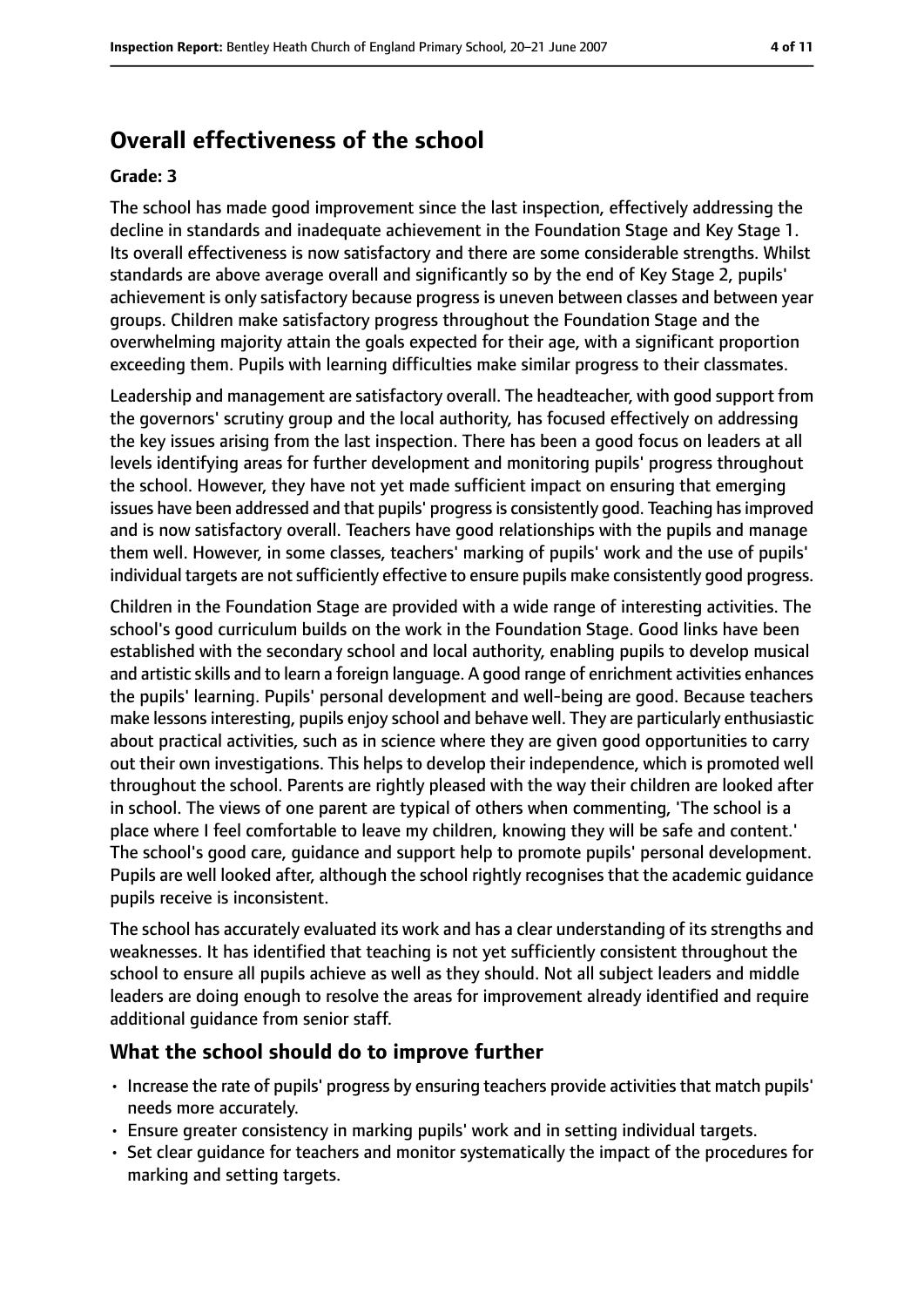A small proportion of schools whose overall effectiveness is judged satisfactory but which have areas of underperformance will receive a monitoring visit by an Ofsted inspector before their next section 5 inspection.

# **Achievement and standards**

#### **Grade: 3**

Standards are well above average by the end of Year 6 and achievement is satisfactory. Considering their starting points, children make satisfactory progress throughout the Foundation Stage. Their literacy and numeracy skills are particularly strong and their ability to work independently is very good by the time they enter Year 1. The decline in standards in Year 2 in the national tests in 2005 has been arrested and standards are now significantly above average. Standards in English, mathematics and science have been consistently well above average over the last five years by the end of Year 6. However, these standards have masked the uneven progress made throughout the school in English and mathematics. Pupils do well in science because they are provided with good opportunities to carry out investigative activities. Pupils with learning difficulties make good progress when they receive specialist guidance and support. Their overall progress is satisfactory, however, in line with their classmates.

# **Personal development and well-being**

#### **Grade: 2**

Pupils' personal development and well-being are good. Relationships throughout the school are strong, creating an atmosphere of trust and mutual respect in which each individual is valued. Pupils say that they enjoy school and this is reflected in their good attendance. They particularly enjoy the visits that support learning. Older pupils speak enthusiastically about residential visits, which they recognise as providing good opportunities for them to socialise and develop skills in teamwork.

Pupils adopt healthy and safe lifestyles. They eat healthy food and participate in the good provision made for physical exercise. They enjoy school dinners and are full of admiration for the school cook. The school council is very vocal and appreciates being able to express its opinions and offer suggestions to make improvements. However, members are frustrated by the irregular meetings because of staff absence.

The pupils' spiritual, moral, social and cultural development is good. Pupils support a range of charitable activities and are actively involved in their community. Although there is still room for further development, pupils' overall multicultural awareness has improved and is now satisfactory. Mature interpersonal skills, above average academic standards, and good attitudes to learning equip pupils well for the next stage in their education.

# **Quality of provision**

#### **Teaching and learning**

#### **Grade: 3**

Teaching and learning are satisfactory, with some good practice. Good relationships and effective management of pupils are particular strengths. The small number of pupils with learning difficulties and disabilities are supported well by classroom assistants. Teaching in the Foundation Stage ensures children receive a wide range of interesting and stimulating activities.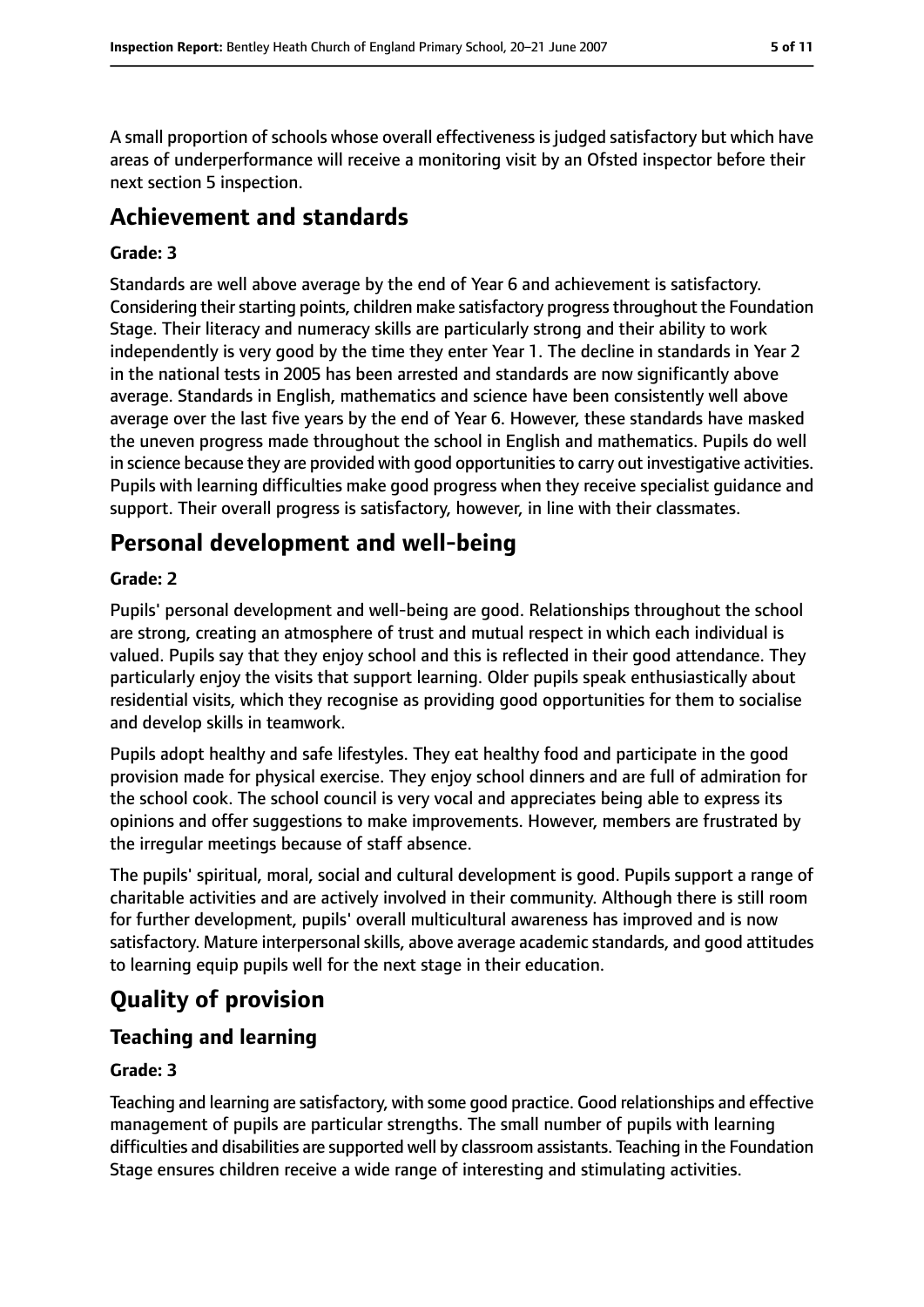At the start of most lessons, teachers make sure pupils understand what lessons are about and what they will be learning, helping pupils to focus on what they should be achieving. Open questions are used well to challenge pupils' thinking and check their understanding. There are many opportunities for pupils to develop their speaking and listening skills which are good. Pupils work well together in shared tasks and cooperate amicably and constructively with their classmates. When the teaching is at its best, lessons progress at a good pace and contain interesting and stimulating activities that motivate pupils. As yet, this is not consistent in all lessons and, on occasions, pupils are given tasks that are not meaningful to them. The marking of pupils' work is inconsistent and does not help pupils to improve. Although children know that they have to do to meet their individual learning targets, the quality of the targets is variable and targets have too little impact on pupils' achievement.

#### **Curriculum and other activities**

#### **Grade: 2**

The curriculum is good. Issues from the last inspection have been addressed. Reception children have access to a good outdoor area and the planning of the curriculum in Years 1 and 2 is better matched to pupils' needs. There are particular strengths in the development of opportunities for pupils to learn a foreign language and a musical instrument, partly through very effective partnerships with the local authority and with other schools. The personal, social and health education programme and the wider curriculum have effectively enhanced pupils' awareness of safety, and of the importance of a healthy lifestyle. Physical activities are a strong feature of the wide range of additional clubs and activities, with improvements made to those available for younger pupils.

Provision for pupils with learning difficulties and disabilities meets their widely diverse needs. The very strong links with the church, including the joint use of the school site, brings the community closer and thereby strengthens pupils' understanding of it. Planning has been successfully linked to boys' interests, which was identified as an area needing improvement. Engaging the interest of some boys needs further development which is recognised by the school. Although visitors from other faiths have enhanced pupils' cultural awareness, the range of opportunities for pupils to develop a full understanding of life in modern Britain is not wide enough.

#### **Care, guidance and support**

#### **Grade: 2**

The care and support pupils receive are particularly strong. Very positive relationships enable pupils to develop confidence and self-esteem and respect for one another. The extra difficulties for pupils entering the school after the usual joining date are recognised and these pupils are given additional support to help their transition. Attendance is closely monitored and early contact is made with families when there is concern. Good procedures ensure the safety of children. Effective links with outside agencies ensure that pupils with learning difficulties and disabilities receive good support. Pupils with complex difficulties receive a good level of support. Academic guidance is satisfactory and improving. However, pupils' knowledge of their targets and of what they need to do to improve are inconsistent.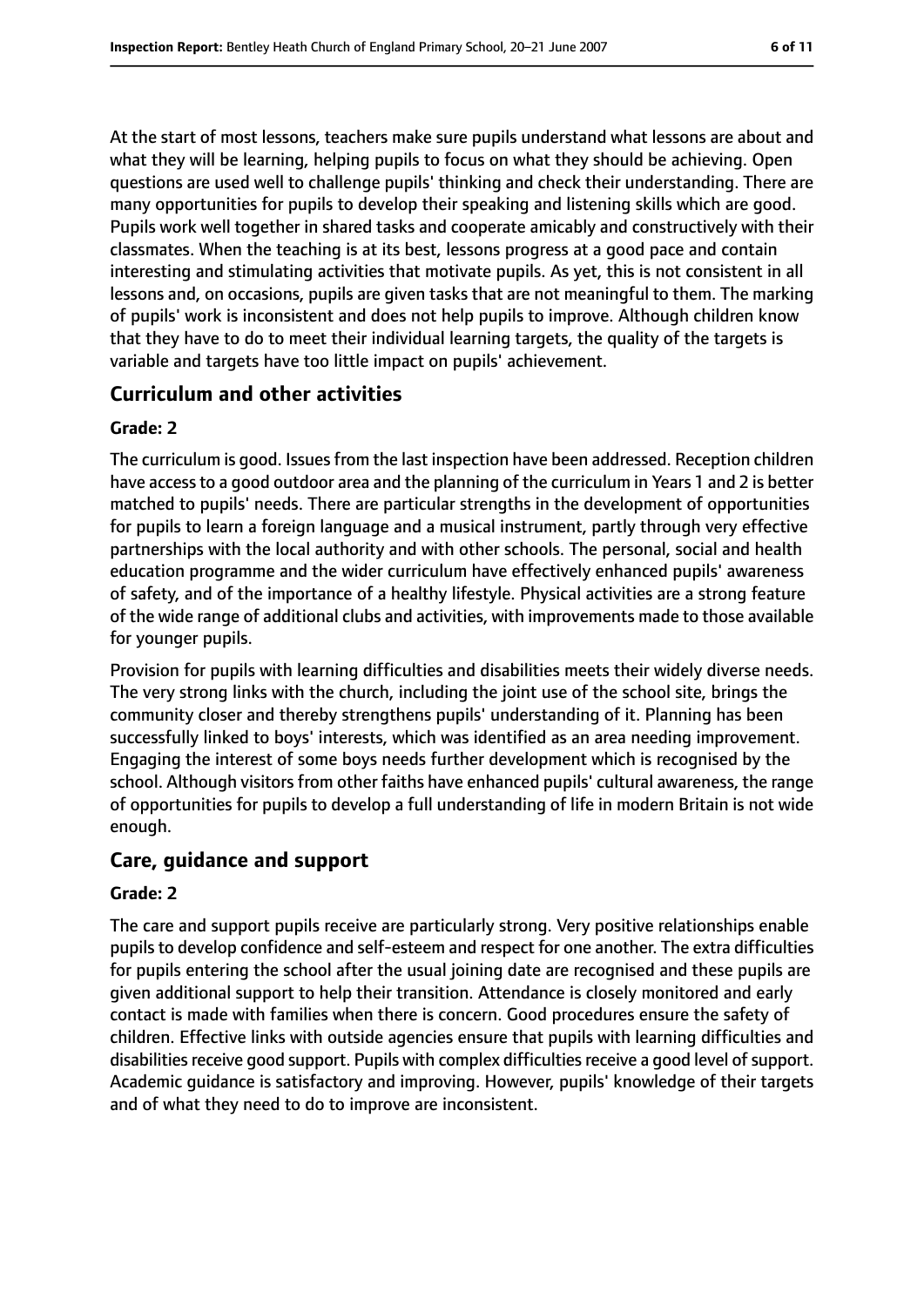## **Leadership and management**

#### **Grade: 3**

The headteacher and governors reacted quickly and positively to address the issues identified in the last report. The formation of a scrutiny group enabled governors to keep a close eye on the progress being made towards the school's targets. This, together with an accurate assessment of its strengths and weaknesses, and good support from the local authority, has helped the school to improve. Senior staff have rightly and effectively focused on addressing the inadequate progress made in the Reception classes and Key Stage 1. Middle managers and subject leaders have been given more responsibility to track and improve pupils' progress throughout the school. They have correctly identified some weaknesses. In literacy, strategies have been put in place, although the impact of these have yet to be seen. Strategies have yet to be put in place in other subjects such as mathematics to address the uneven progress made by pupils in different classes and year groups. Governors are very supportive and keen to improve the rate of pupils' achievement. They are monitoring progress robustly and fully meet their statutory requirements.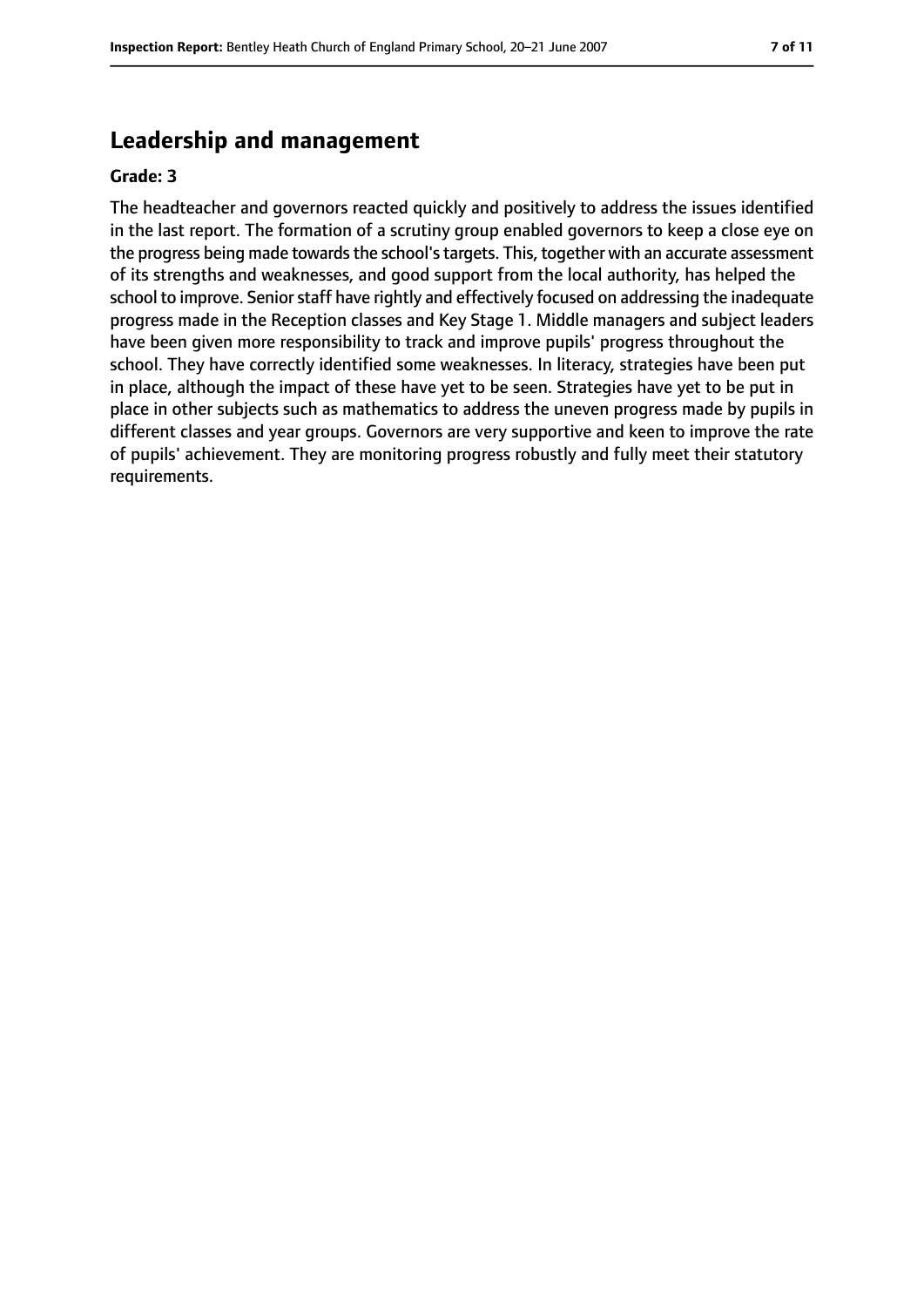**Any complaints about the inspection or the report should be made following the procedures set out in the guidance 'Complaints about school inspection', which is available from Ofsted's website: www.ofsted.gov.uk.**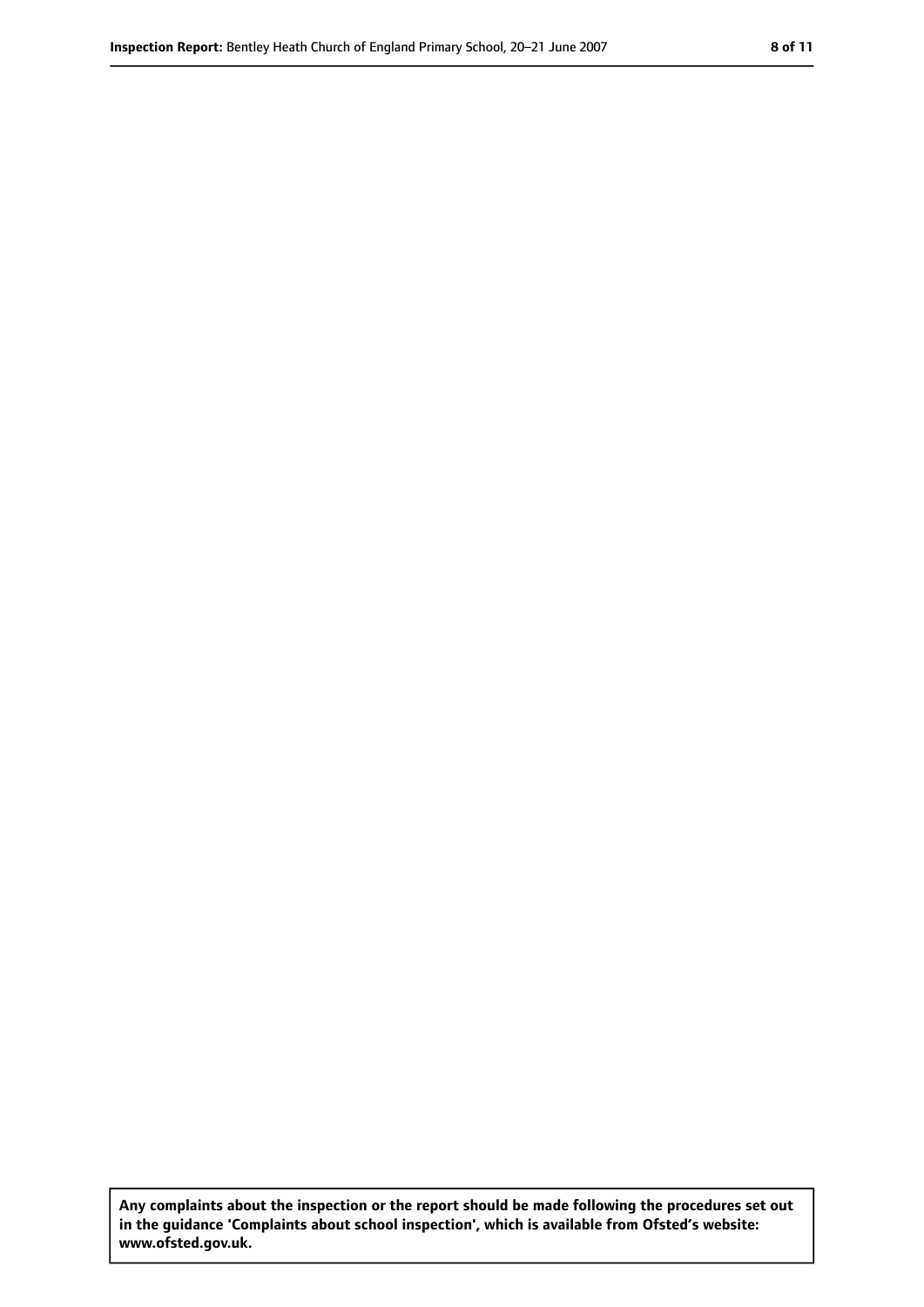# **Inspection judgements**

| Key to judgements: grade 1 is outstanding, grade 2 good, grade 3 satisfactory, and grade 4 | <b>School</b>  |
|--------------------------------------------------------------------------------------------|----------------|
| inadeauate                                                                                 | <b>Overall</b> |

## **Overall effectiveness**

| How effective, efficient and inclusive is the provision of education, integrated<br>care and any extended services in meeting the needs of learners? |     |
|------------------------------------------------------------------------------------------------------------------------------------------------------|-----|
| How well does the school work in partnership with others to promote learners'<br>well-being?                                                         |     |
| The quality and standards in the Foundation Stage                                                                                                    |     |
| The effectiveness of the school's self-evaluation                                                                                                    |     |
| The capacity to make any necessary improvements                                                                                                      |     |
| Effective steps have been taken to promote improvement since the last<br>inspection                                                                  | Yes |

## **Achievement and standards**

| How well do learners achieve?                                                                               |  |
|-------------------------------------------------------------------------------------------------------------|--|
| The standards <sup>1</sup> reached by learners                                                              |  |
| How well learners make progress, taking account of any significant variations between<br>groups of learners |  |
| How well learners with learning difficulties and disabilities make progress                                 |  |

## **Personal development and well-being**

| How good is the overall personal development and well-being of the<br>learners?                                  |  |
|------------------------------------------------------------------------------------------------------------------|--|
| The extent of learners' spiritual, moral, social and cultural development                                        |  |
| The behaviour of learners                                                                                        |  |
| The attendance of learners                                                                                       |  |
| How well learners enjoy their education                                                                          |  |
| The extent to which learners adopt safe practices                                                                |  |
| The extent to which learners adopt healthy lifestyles                                                            |  |
| The extent to which learners make a positive contribution to the community                                       |  |
| How well learners develop workplace and other skills that will contribute to<br>their future economic well-being |  |

## **The quality of provision**

| How effective are teaching and learning in meeting the full range of the<br>learners' needs?          |  |
|-------------------------------------------------------------------------------------------------------|--|
| How well do the curriculum and other activities meet the range of needs<br>and interests of learners? |  |
| How well are learners cared for, guided and supported?                                                |  |

#### **Annex A**

 $^1$  Grade 1 - Exceptionally and consistently high; Grade 2 - Generally above average with none significantly below average; Grade 3 - Broadly average to below average; Grade 4 - Exceptionally low.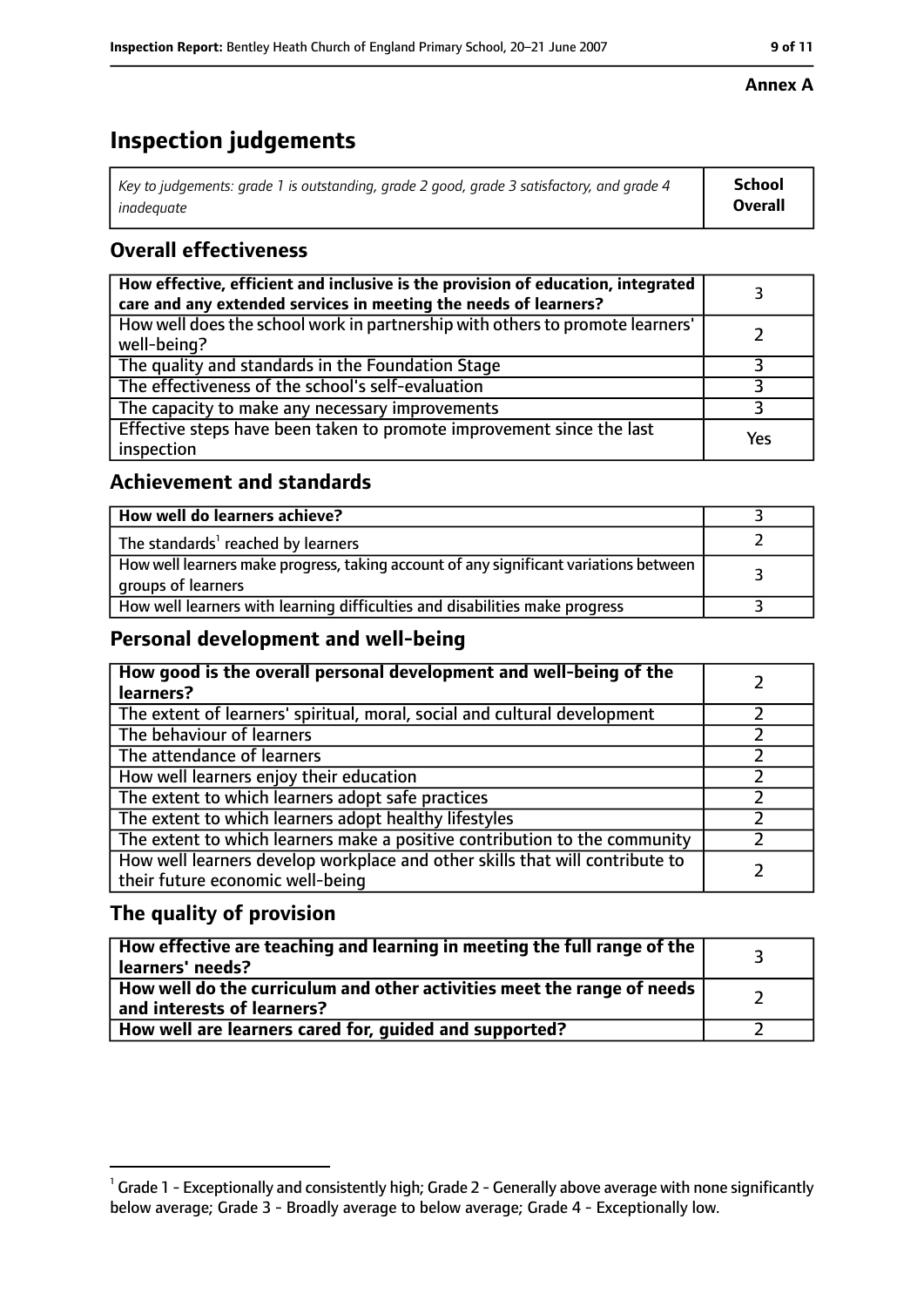#### **Annex A**

# **Leadership and management**

| How effective are leadership and management in raising achievement<br>and supporting all learners?                                              | 3   |
|-------------------------------------------------------------------------------------------------------------------------------------------------|-----|
| How effectively leaders and managers at all levels set clear direction leading<br>to improvement and promote high quality of care and education |     |
| How effectively performance is monitored, evaluated and improved to meet<br>challenging targets                                                 | 3   |
| How well equality of opportunity is promoted and discrimination tackled so<br>that all learners achieve as well as they can                     | 3   |
| How effectively and efficiently resources, including staff, are deployed to<br>achieve value for money                                          | 3   |
| The extent to which governors and other supervisory boards discharge their<br>responsibilities                                                  | 7   |
| Do procedures for safequarding learners meet current government<br>requirements?                                                                | Yes |
| Does this school require special measures?                                                                                                      | No  |
| Does this school require a notice to improve?                                                                                                   | Nο  |